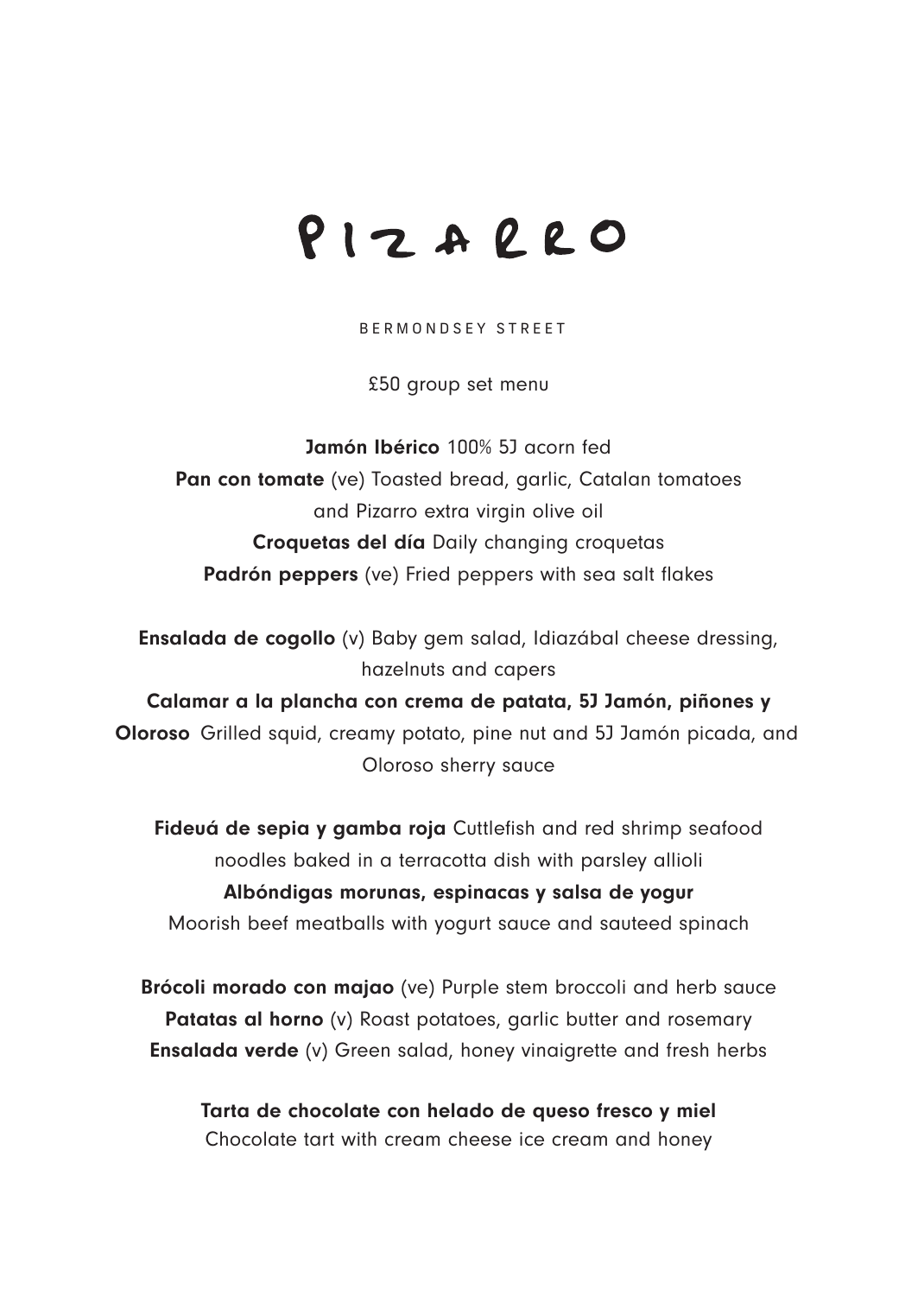## PIZARRO

BERMONDSEY STREET

£60 group set menu

Jamón Ibérico 100% 5J acorn fed Pan con tomate (ve) Toasted bread, garlic, Catalan tomatoes and Pizarro extra virgin olive oil Croquetas de jamón Ibérico 100% 5J acorn fed jamón croquetas Padrón peppers (ve) Fried peppers with sea salt flakes

Ensalada de tomate Feo, salmorejo, albahaca y aceituna negra (v) Tomato salad, salmorejo dressing, basil and black olive Calamar con butifarra Squid with Catalan black sausage

## Bacalao a la llauna

Cod in a traditional Catalan sauce with sautéed baby spinach Presa ibérica 5J 5J 100% acorn fed Ibérico pork

Brócoli morado con majao (ve) Purple stem broccoli and herb sauce Patatas al horno (v) Roast potatoes, garlic butter and rosemary Ensalada verde (v) Green salad, honey vinaigrette and fresh herbs

Tarta de Santiago de Peter Peter's almond tart, raisins and px ice-cream